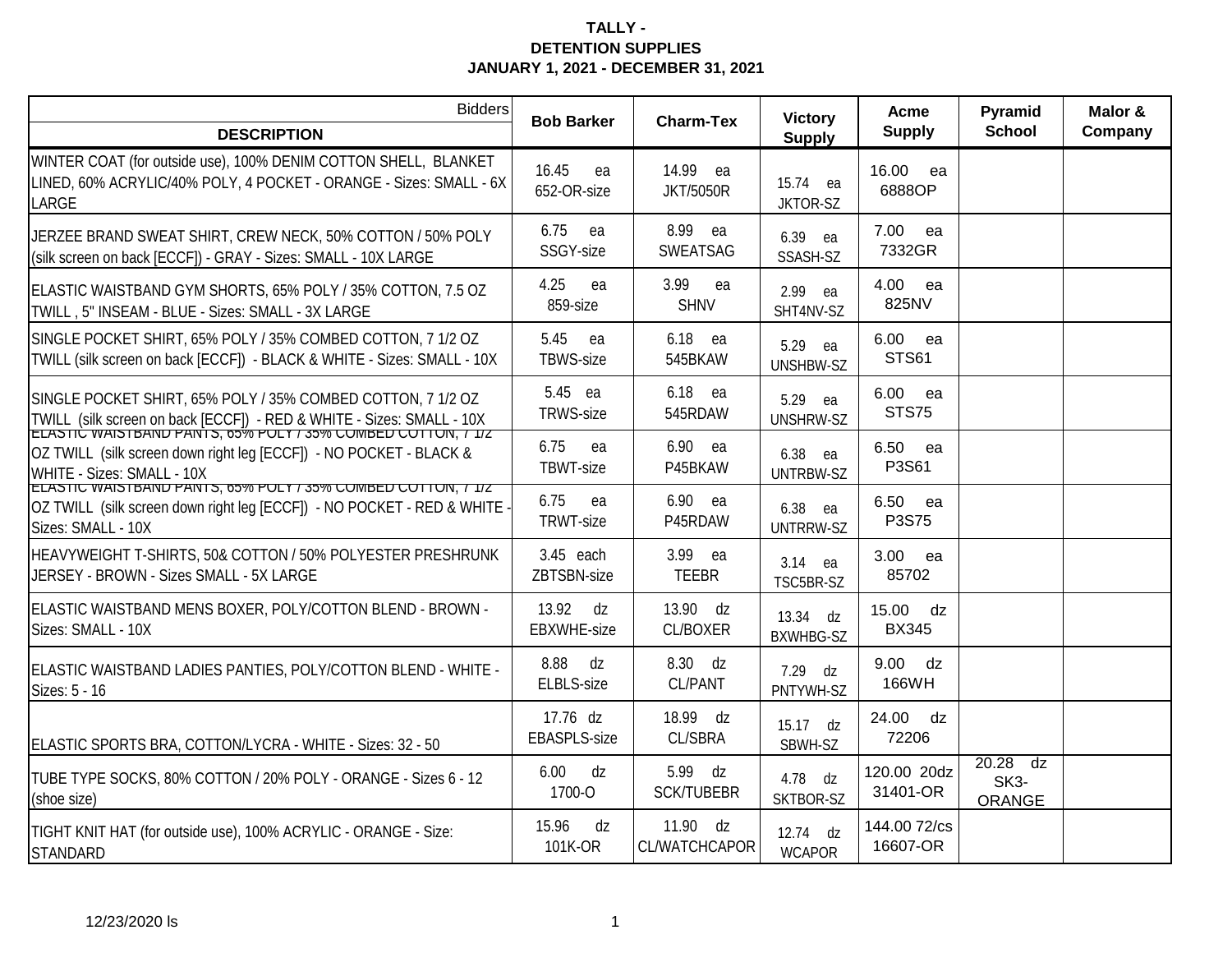| MENS & WOMENS CROC WITH BACKSTRAP - BLACK - Sizes: 4 - 15                                                                | 37.20 dz EVA-<br>BK-SIZE (3.10<br>pair) | 37.18 dz<br><b>F/CROGSBK</b>                              | 41.28 dz<br>SHEVCGB-SZ*<br>*NO SIZE 4 |                         |                                    |  |
|--------------------------------------------------------------------------------------------------------------------------|-----------------------------------------|-----------------------------------------------------------|---------------------------------------|-------------------------|------------------------------------|--|
| MENS & WOMENS SNEAKER WITH VELCRO (for inmate worker) - BLACK -<br>Sizes: 7 - 15                                         | 6.43<br>pair<br>FCNGB21-BK              | 5.90 pair<br>F/SNLVL-BK                                   | 5.34 ea<br><b>SHCVLTB</b>             |                         |                                    |  |
| UNTIEABLE VELCRO FASTENING SECURITY SMOCK - BLACK - Sizes:<br>SMALL - X LARGE - Bob Barker # 505JR and # 505 or equal ** | 70.00<br>ea<br>505 / 505JR              | 67.90 ea<br>SM/GREEN                                      |                                       |                         |                                    |  |
| UNTIEABLE VELCRO FASTENING SECURITY JUMPSUIT - GREEN - Sizes:<br>SMALL - X LARGE - Bob Barker # BBJ or equal **          | 90.00<br>ea<br>BBJ / BBJX               |                                                           |                                       |                         |                                    |  |
| UNTIEABLE SECURITY BLANKET - BLACK - 54" x 80" - Bob Barker # SB5480<br>or equal                                         | 67.00 ea<br>SB5480                      | 65.90 ea<br><b>BL/GREEN</b>                               |                                       |                         |                                    |  |
| BLANKET - COZY, GRAY w/BLUE - 66" x 90" - Bob Barker # CZ6690GY or<br>equal                                              | 112.05 15/cs<br>CZ6690GY (7.47<br>each) | 5.90 ea<br><b>BL/KIMBALL</b>                              | 5.89<br>ea<br><b>LNBLCMF</b>          |                         |                                    |  |
| FULL SHEETS - BLUE - 58" x 90" - Bob Barker # SH5890NVN or equal                                                         | 39.00 dz<br><b>SH5890NVN</b>            | 34.54 dz<br>5490NV130                                     | 41.99 dz<br>LNSHNV58                  |                         |                                    |  |
| 100% POLYESTER (non wool) BLANKETS - BLUE - 70" x 90" - Bob Barker #<br>BL6690LB or equal                                | 12.31 ea<br><b>BL6690LB</b>             | 7.99<br>ea<br><b>BL/XLRYDER</b><br>(31.96/4)              |                                       | 12.00<br>ea<br>67201-BL |                                    |  |
| ULTRA SEALED SEAM COTTON MATTRESS WITH PILLOW 25" x 75" x 4" -<br>Bob Barker # SSCM2575P or equal                        | 71.00 ea<br><b>SSCM25754P</b>           | $64.90$ ea<br>MTPL/SSCOT2575<br>$\boldsymbol{\varLambda}$ |                                       |                         |                                    |  |
| SEALED SEAM CLEAR POLY MATTRESS WITH PILLOW 25" X 75" X 4" -<br>Bob Barker # SSPM25754FCLP or equal                      | 59.00 ea<br>SSPM25754FCLP               | 51.90 ea<br>MTPL/SS25754CL                                |                                       |                         |                                    |  |
| COTTON TOWELS - WHITE - 20" x 40" - Bob Barker # BT425 or equal                                                          | 13.20 dz<br><b>BT425</b>                | $11.54$ dz<br>BT2040J4.5E                                 | 9.88 dz<br><b>BTWH2040</b>            | 53123                   | 225.00 25dz 324.00 300/cs<br>W2040 |  |
| COTTON TOWELS - ORANGE - 20" x 40" - Bob Barker # BT2040OR or equal                                                      | 18.24 dz<br><b>BT2040OR</b>             | 17.18 dz<br>BT2040Orange                                  | $12.71$ dz<br>BTOR20405               | 300.00 25dz<br>53123-OR |                                    |  |
| COTTON WASHCLOTHS - WHITE - 12" x 12" - Bob Barker # WC1212 or equal                                                     | $1.80$ dz<br>WC1212                     | 1.94<br>dz<br>WC1212J1.0E                                 | $1.96$ dz<br>WCWHECO                  | 240.00 100dz<br>21212   |                                    |  |
| UNWRAPPED ANTIBACTERIAL SOAP - WHITE - .5 oz - Bob Barker # AU1 or<br>equal                                              | 40.00 1,000/cs<br>AU1-C                 | 42.90 1,000/cs<br>H/51/2UNAB                              |                                       |                         |                                    |  |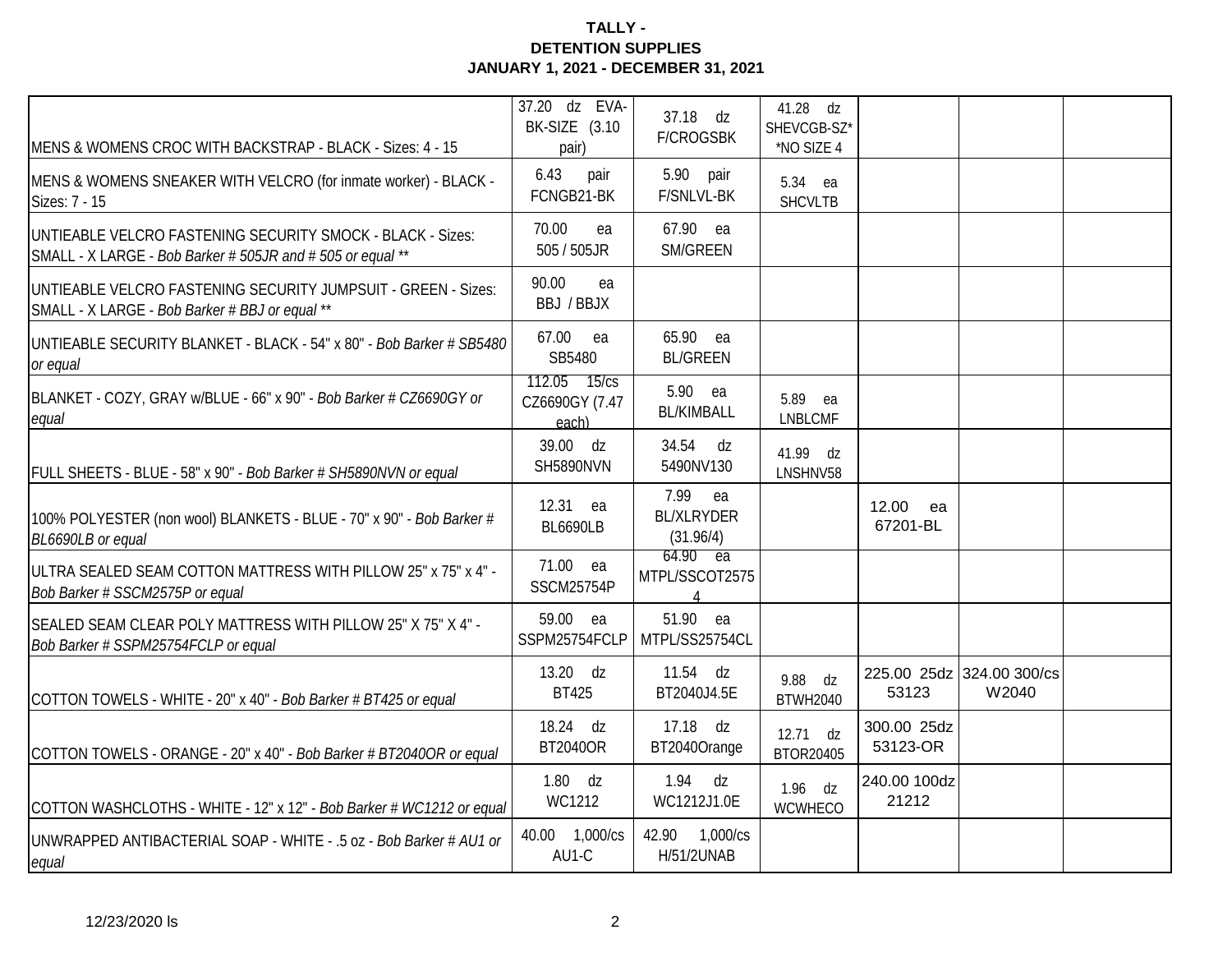| UNWRAPPED SOAP - WHITE - 1.5 oz - Bob Barker # TU15 or equal                                  | 60.00 500/cs<br><b>TU15-C</b>                 | 500/cs<br>58.90<br>H/51.5UN                 |                      |  |
|-----------------------------------------------------------------------------------------------|-----------------------------------------------|---------------------------------------------|----------------------|--|
| UNWRAPPED SOAP - WHITE - 3 oz - Bob Barker # TU3 or equal                                     | 36.00 144/cs<br>TU <sub>3</sub> -C            | 39.90 144/cs<br><b>H/53UN</b>               |                      |  |
| WRAPPED MOISTURIZING SOAP - WHITE - 2.6 oz - Bob Barker # 26811 or<br>equal                   | 37.44 36/cs<br>26811                          | 46.90<br>144/cs<br>H/DOV26                  |                      |  |
| TWO PIECE SOAP BOX - CLEAR - 4" x 2 1/2" - Bob Barker # 2342N or equal                        | $2.76$ dz<br>2342N                            | 59.90 144/cs<br>$H/SB-3$                    |                      |  |
| DEODORANT, ALCOHOL FREE, SCENT FREE, 0.5 oz STICK - Bob Barker #<br>FD-05 or equal            | 46.08 144/cs<br>FD-05                         | 42.90 144/cs<br>H/CTSD05                    |                      |  |
| DEODORANT, ALCOHOL FREE, SCENT FREE, 2.25 oz STICK - Bob Barker #<br>MS6787 or equal          | 28.56 24/cs<br>MS6787                         | 82.90 144/cs<br>H/CTSD16                    |                      |  |
| DISPOSABLE TWIN BLADE RAZOR - BLUE - Bob Barker # RTB600 or equal                             | 42.00 600/cs<br><b>RTB600</b>                 | 78.90 1,000/cs<br>H/DR05C<br>(47.34/600)    |                      |  |
| GEL FLUORIDE MINT TOOTH PASTE 1.5 oz TUBE - Bob Barker # MST15 or<br>equal                    | 36.00 144/cs<br>MST15                         | 36.90 144/cs<br>H/CGTP15                    |                      |  |
| PLASTIC TOOTH BRUSH - WHITE - 5" - Bob Barker # BBST40 or equal                               | 7.20 144/cs<br>BBST40                         | 6.90 144/cs<br>H/TB30                       |                      |  |
| COTTON SANITARY MAXI PADS - WHITE - Bob Barker # 250IM-C or equal                             | 12.50 250/cs<br>250IM-C                       | 28.90<br>432/cs<br>H/FSNC12<br>(16.72/250)  |                      |  |
| COTTON ULTRA WITH WINGS SANITARY MAXITHIN PADS - WHITE - Bob<br>Barker #44340-C or equal      | 17.28 216/cs<br>44340-C                       | 62.90<br>864/cs<br>H/FSNW864<br>(15.72/216) |                      |  |
| TAMPONS WITH CARDBOARD APPLICATOR, UNSCENTED - Sizes: Light,<br>Regular, Super, SuperPlus     | 50.00 500/cs<br>TPX500/SBTPX50<br>$\mathbf 0$ | 52.90 500/cs<br><b>H/FT500R,S</b>           | 60.00 500/cs<br>T500 |  |
| PAPER/DISPOSABLE SANITARY NAPKIN BAG - WHITE - 4" x 2 1/4" x 9" -<br>Bob Barker #410 or equal | 30.00 1,000/cs<br>410                         | 28.90 1,000/cs<br>H/Sanbag                  |                      |  |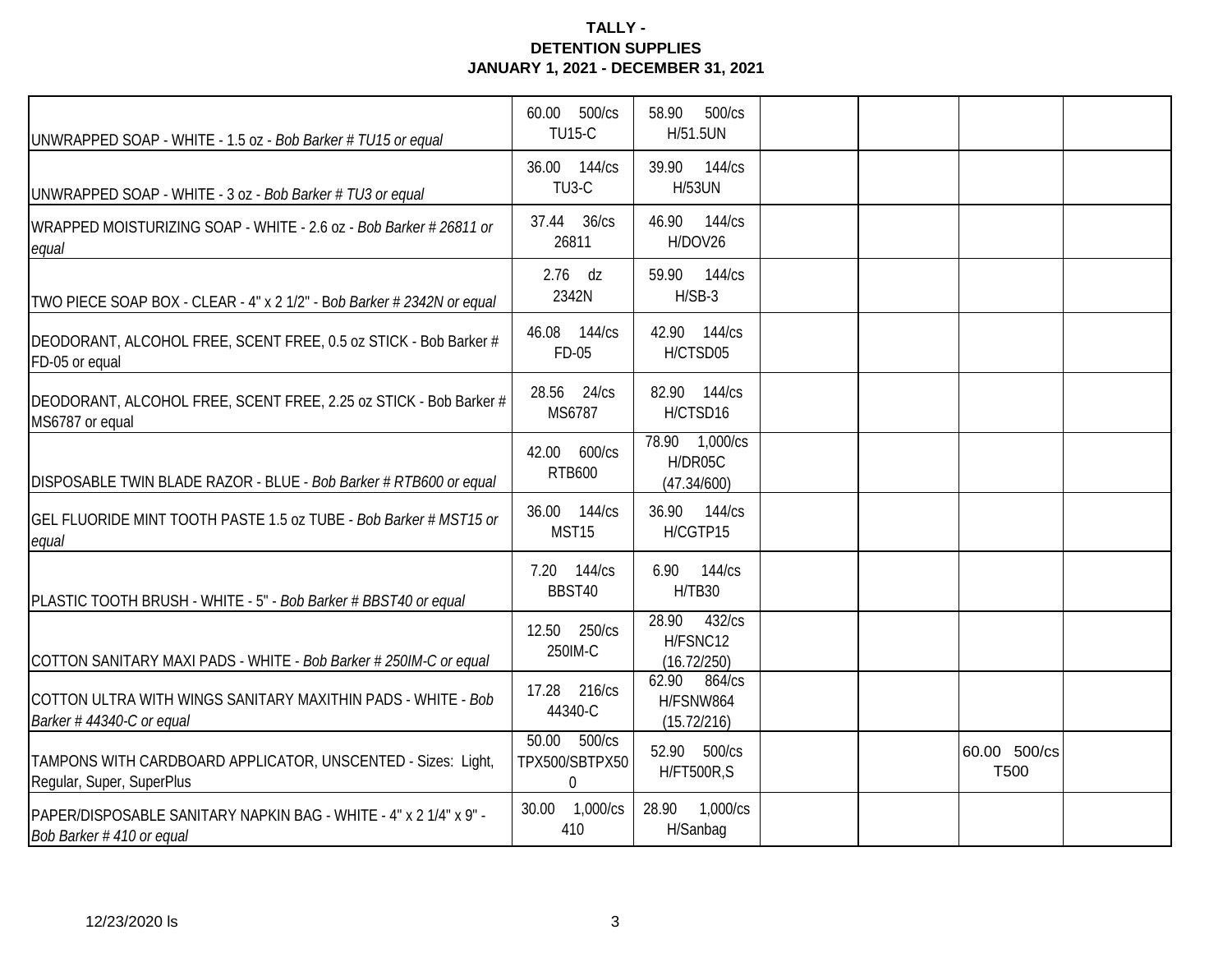| ELASTIC - NO METAL - HAIR TIES - BLACK - Bob Barker #4200-BK or equal                                 | 6.48<br>dz<br>90409             | 216/cs<br>19.90<br>H/Pony               |                                               |                                    |        |
|-------------------------------------------------------------------------------------------------------|---------------------------------|-----------------------------------------|-----------------------------------------------|------------------------------------|--------|
| CLEAR FLEXIBLE MUG - 12 oz - Bob Barker # FXCL12 or equal                                             | 43.68<br>48/cs<br>FXCL12        |                                         |                                               |                                    |        |
| CLEAR TUMBLER - 9.5 oz - Bob Barker # 950C or equal                                                   | 37.44<br>48/cs<br>950C          |                                         |                                               |                                    |        |
| PLASTIC SPORKS - ORANGE - 7" - Bob Barker # 62SPK or equal                                            | 10.08 144/cs<br>62SPK           |                                         |                                               |                                    |        |
| BLACK INK SAFETY PEN - CLEAR - 4" - Bob Barker # MSBP or equal                                        | 8.64<br>144/cs<br><b>MSBP</b>   | 206.90 1440/cs<br><b>H/PENBLACK</b>     |                                               |                                    |        |
| SHOWER CURTAIN - GREEN w/ADJUSTABLE CLEAR TOP (8"-25")- 36" x<br>77" - Bob Barker # SCVC3677 or equal | 11.00<br>ea<br><b>SCVC3677</b>  |                                         |                                               |                                    |        |
| ZIPPERED LAUNDRY BAG - POLY MESH - Size: 18" x 24" - Bob Barker #<br>WZ1824 or equal                  | 16.92 dz<br>WZ1824              | 33.90 dz<br>BAG-<br>2C1824WT            | $75.74$ $\sigma$<br>ZN185565SPE<br><b>CID</b> |                                    |        |
| ZIPPERED LAUNDRY NET - POLY MESH - Size: 24" x 36" - Bob Barker #<br>WZ2436 or equal                  | 29.004 dz<br>WZ2436             | 48.90 dz<br>BAG-<br>2C2436WT            | 28.44 dz<br>ZN245565ID                        | 119.76 dz<br><b>MD45</b>           |        |
| SUCTION BACKED SHOWER SAFETY MAT 21.5" x 21.5" - Bob Barker #<br>SM2121 or equal                      | 5.98<br>ea<br><b>PVCSM2121</b>  | 6.90 ea SC-<br><b>RBBRMAT</b>           |                                               |                                    |        |
| MOP BUCKET - CLEAR - Bob Barker # 2690 or equal                                                       | 75.00<br>ea<br>2690             | 74.99 ea<br><b>JA/CLBUCKET</b>          |                                               | 46.68<br>dz<br>FG2963GY            |        |
| DUST PAN - PLASTIC - Bob Barker # 2006 or equal                                                       | 2.46<br>ea<br>2006              | $2.90$ ea<br><b>JA/PLDP</b>             |                                               | $1.69$ ea<br><b>ABCO</b><br>#00200 |        |
| CLEAR BOX IN CELL ORGANIZER - Bob Barker # CB16241 or equal                                           | 9.95<br>ea<br>CBICO             | 169.90 dz<br><b>ST/ICO15215TR</b>       | 9.95 ea<br>CBICO                              |                                    |        |
| HE HAND/MACHINE WASH LAUNDRY PACS - Bulk Packaging (1002 +/-)<br>Dropps brand or equal                | 150.30 1002/cs<br>Z052721109210 |                                         |                                               |                                    |        |
| GLOVES - NITRILE - POWDER-FREE - SMALL - at least 10mm thick -<br>Safegrip brand or equal             | 21.00 50/cs<br>$SG-S$           | 194.90 1,000/cs<br><b>GL/PNITRILEBL</b> |                                               |                                    | 133.21 |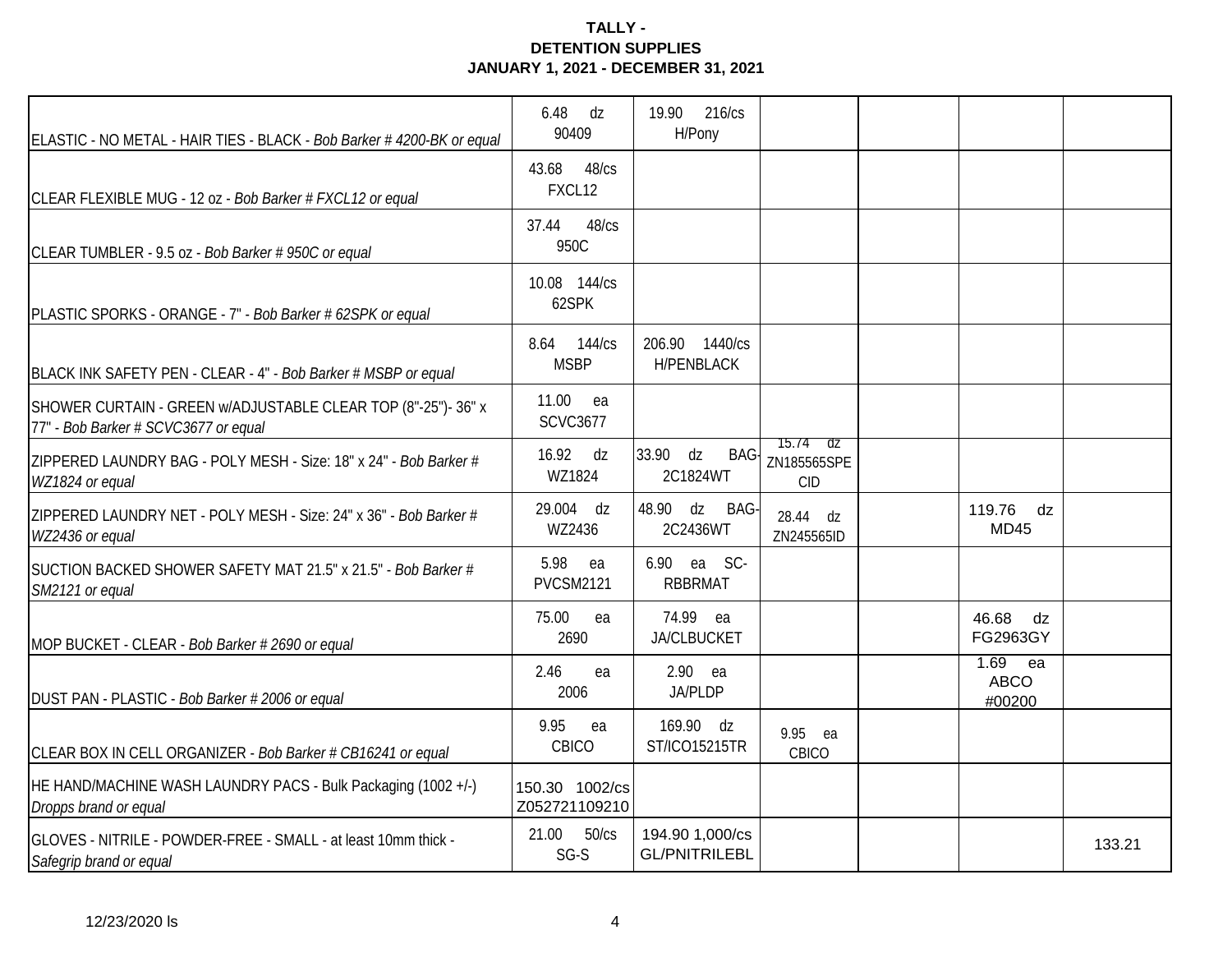| GLOVES - NITRILE - POWDER-FREE - MEDIUM - at least 10mm thick -<br>Safegrip brand or equal          | 21.00<br>50/cs<br>SG-M         | 194.90 1,000/cs<br><b>GL/PNITRILEBL</b> |  | 133.21 |
|-----------------------------------------------------------------------------------------------------|--------------------------------|-----------------------------------------|--|--------|
| GLOVES - NITRILE - POWDER-FREE - LARGE - at least 10mm thick -<br>Safegrip brand or equal           | 21.00 50/cs<br>SG-L            | 194.90 1,000/cs<br><b>GL/PNITRILEBL</b> |  | 133.21 |
| <b>IGLOVES - NITRILE - POWDER-FREE - X-LARGE - at least 10mm thick -</b><br>Safegrip brand or equal | 21.00 50/cs<br>SG-XL           | 194.90 1,000/cs<br><b>GL/PNITRILEBL</b> |  | 133.21 |
| PLASTIC COATED REGULAR CARDS - STANDARD                                                             | 8.75<br>12/cs<br><b>PC12</b>   | $0.58$ ea<br>GM/CARDS                   |  |        |
| PLASTIC COATED PINOCHLE CARDS - STANDARD                                                            | 15.50 12/cs<br>1215            | 1.32 ea<br><b>GM/PINOCHLE</b>           |  |        |
| PLASTIC COATED UNO CARDS - STANDARD                                                                 | 6.77<br>ea<br>UNO <sub>2</sub> | 7.36 ea<br>GM/UNO                       |  |        |
| PLASTIC COATED ROOK CARDS - STANDARD                                                                | 5.77<br>ea<br>P02104           | 6.18 ea<br>GM/ROOK                      |  |        |
| PLASTIC COATED SKIP BO CARDS - STANDARD                                                             | 8.77<br>ea<br><b>SKIP</b>      | 10.99 ea<br><b>GM/SKIPBO</b>            |  |        |
| <b>CHECKERS - STANDARD</b>                                                                          | 3.76<br>ea<br>4708             | 4.99 ea<br><b>GM/CHECKER</b>            |  |        |
| <b>CHESS - STANDARD</b>                                                                             | 4.18<br>ea<br>4833             | 4.99 ea<br><b>GM/CHESS</b>              |  |        |
| <b>SCRABBLE - STANDARD</b>                                                                          | 16.25<br>ea<br>4024            | 21.54 ea<br>GM/SCRABBLE                 |  |        |
| YAHTZEE - STANDARD                                                                                  | 9.00<br>ea<br><b>NE950</b>     | 12.54 ea<br><b>GM/YAHTZEE</b>           |  |        |
| <b>CLUE - STANDARD</b>                                                                              | 12.50<br>ea<br>J-HBGA 5826     | 16.54 ea<br><b>GM/CLUE</b>              |  |        |
| RISK - STANDARD                                                                                     | 30.25<br>ea<br>B7404           | 29.90 ea<br><b>GM/RISK</b>              |  |        |